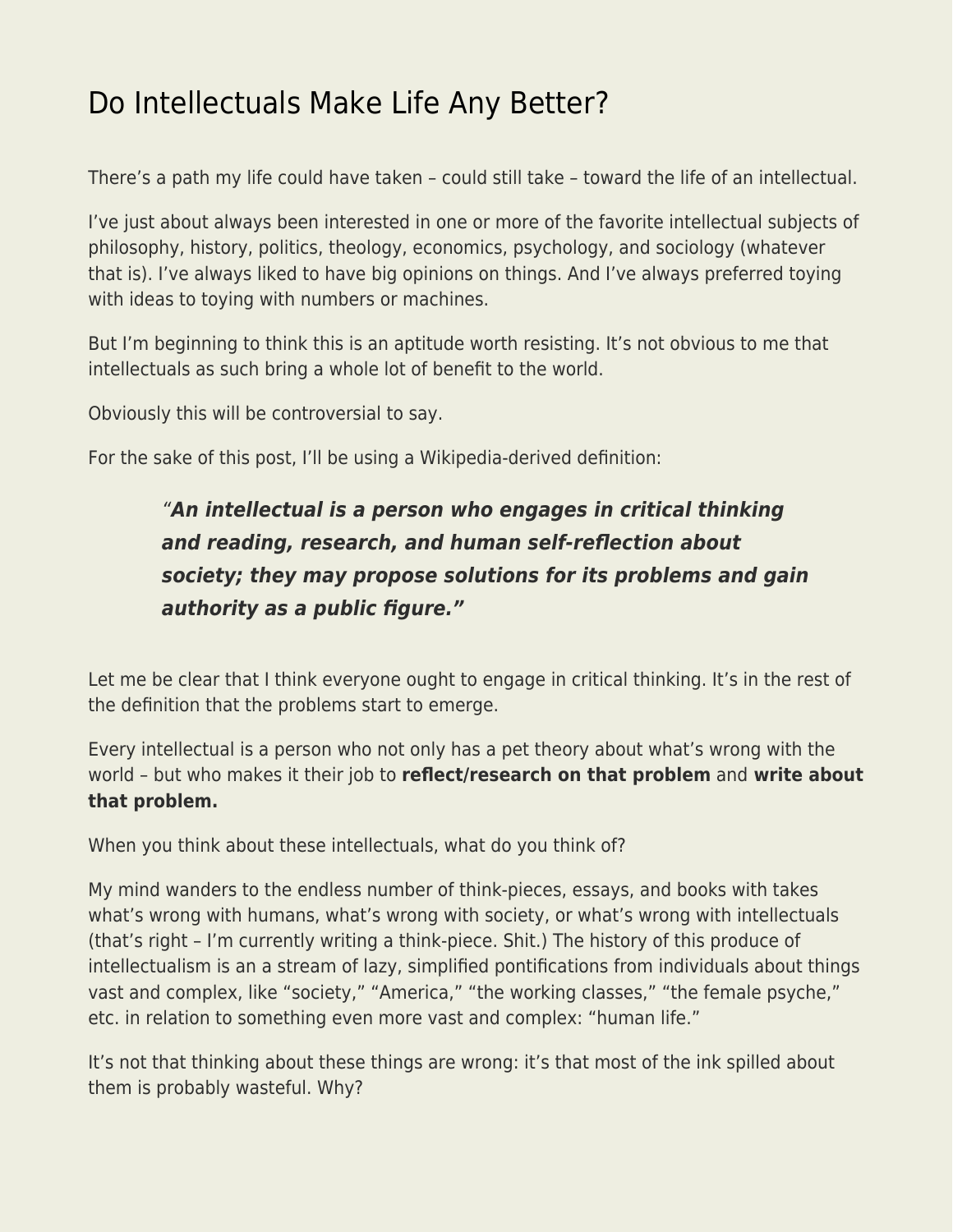Because core to the definition of intellectualism defined above is its divorce from action. Intellectuals engage in **"reading, research, and human self-reflection," "propose solutions,"** and **"gain authority as public figures,"** but none of these acts require them to get their hands dirty to test their hypotheses or solve their proposed problems.

The whole "ivory tower" criticism isn't new, so I won't belabor the point. But I will point out two consequences of intellectualism's separation from practical reality.

First, **intellectuals don't often tend to be great people.** Morally, I mean. Tolstoy left his wife in a lurch when he gave up his wealth. Marx knocked up one of his servants and then kicked her out of his house. Rousseau abandoned his children. Even Ayn Rand (whom I love) could be accused of being cultlike in her control of her intellectual circle. Those are just the notable ones – it's fair to say that most of the mediocre "public intellectuals" we have aren't exactly action heroes. While they may not be especially bad, they aren't especially good on the whole.

There seems to be some link between a career which rewards abstract thought (without regard for action) and the mediocre or downright bad lifestyle choices of our most famous intellectuals.

The second major problem with intellectuals springs from the fact that **nearly everything the intellectual does is intensely self-conscious.** Whether it's a philosopher reflecting on his inability to find love and theorizing about the universe accordingly or an American sociologist writing about the decline of American civilization, the intellectual is reflecting back upon what's wrong with himself or his culture or his situation constantly, usually in a way that creates a strong sense of mental unease or even anguish.

Have you ever seen an intellectual coming from an obvious place of joy? The social commentators are almost always operating from malaise and malcontent, which almost always arise from a deep self-consciousness.

Of course it's anyone's right to start overthinking what's the matter with the world, and to feel bad as a result. The real problem is that the intellectual insists on making it his job to convince everyone else to share in his self-conscious state of misery, too.

How many Americans would know, believe, or care that "America" or "Western Civilization" was declining if some intellectual hadn't said so? How many working class people, or women, or men would believe they are "oppressed"? How many humans would be staying up at night asking themselves whether reality is real? Both are utterly foreign to the daily experience of real, commonsense human life. And while the intellectual may draw on real examples in his theories, he's usually not content to allow for the exceptions and exemptions which are inevitable in a complex world: his intellectual theory trumps experience. The people must \*believe\* they are oppressed, or unfulfilled, or unenlightened,